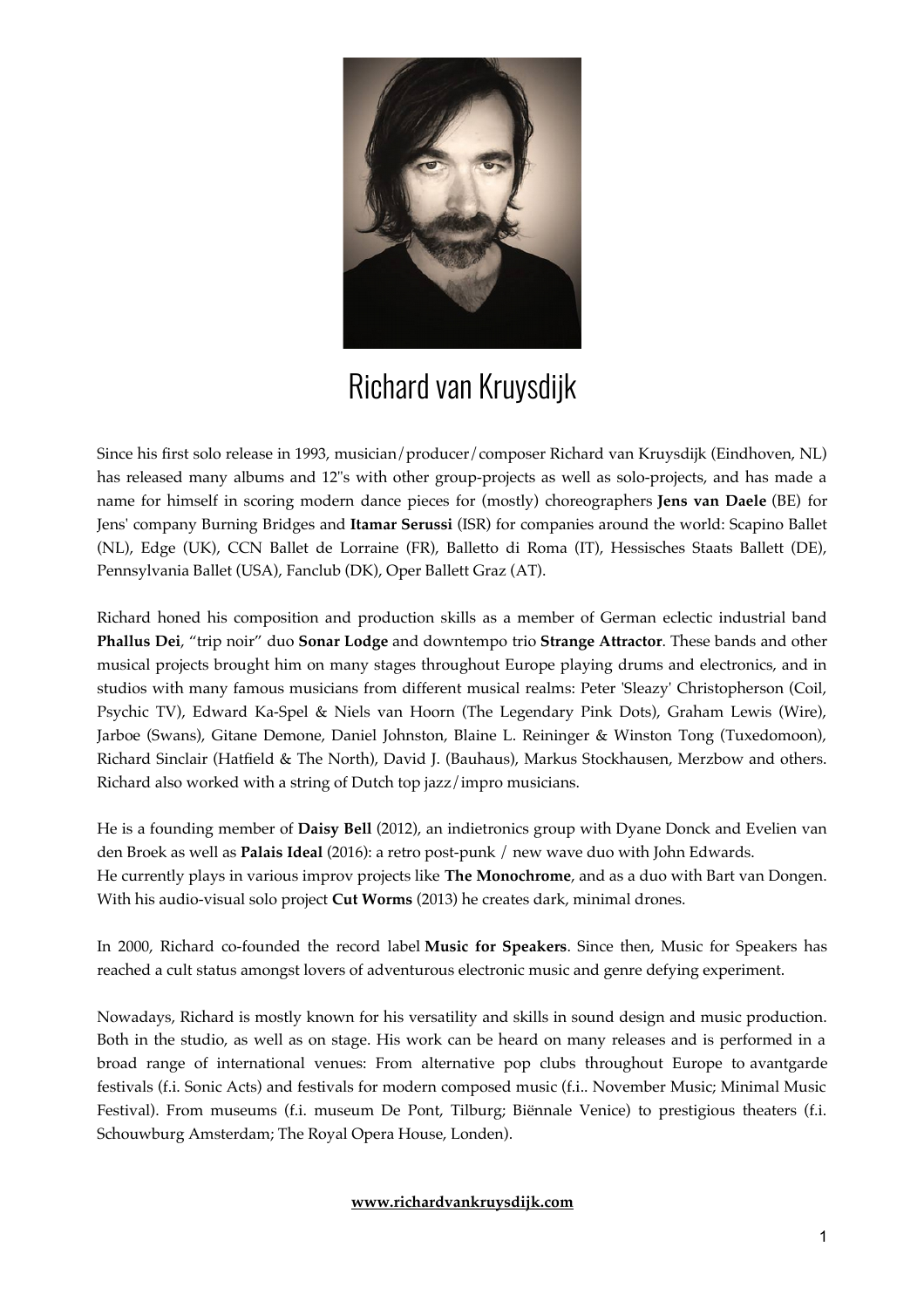## **Discography & Projects**

| $DM = Music$ for modern dance pieces $CO = Composition$     |                    |
|-------------------------------------------------------------|--------------------|
| $REL = Release (CD / LP / Download)$ $CCO = Co-Composition$ |                    |
| $LIVE =$ Concert tour                                       | $PE = Performance$ |
| $STU = Studio work$                                         | $PR = Production$  |
|                                                             | $MA = Mastering$   |
|                                                             |                    |

#### **2018**

| REL        | PALAIS IDEAL           | CCO       | 'Context Collapse' - Digital single (Dark Vinyl Records, DE)      |
|------------|------------------------|-----------|-------------------------------------------------------------------|
| <b>STU</b> | THE GARDEN             | МA        | Electronica production for Richard Ayres / Asko Schönberg (UK/NL) |
| DM         | <b>NACHTHEXEN II</b>   | CCO/PE    | with Raphael Vanoli for Jens van Daele   Burning Bridges (NL)     |
| <b>DM</b>  | KIYAN KHOSHOIE         | CO/PR     | 'Grand Écart' - music for solo dance/theater piece (CH)           |
| REL        | <b>BURNING BRIDGES</b> | CCO/PR/MA | Music from Spring Tide & NochtHexen I - CD (Burning Bridges, NL)  |
| REL        | + BART VAN DONGEN      | CCO/PR/MA | 'One Two Three Four Five' - CD (Opa Loka Records, DE)             |
| REL        | PALAIS IDEAL           | CCO/PE/PR | 'No Signal' - CD release, Dark Vinyl Records (DE)                 |
| DM         | <b>SWAN [REMIX]</b>    | CCO/PR/MA | Sounding Bodies (NL)                                              |
| REL        | <b>STASI</b>           | CCO/PE/PR | Soft Forces – CD release by Stefanie Janssen (NL)                 |
|            |                        |           |                                                                   |

#### **2017**

| REL         | <b>DERELICT</b>     | PR/MA      | Hamelink / Strootman / Busch CD (Sounding Bodies, NL)                                          |
|-------------|---------------------|------------|------------------------------------------------------------------------------------------------|
| REL         | PHALLUS DEI         | CCO/PE/PR  | Samurai – lim.ed. 8" vinyl lathe cut in wooden box (DE)                                        |
| DM          | <b>NACHTHEXEN I</b> | <b>CCO</b> | Jens van Daele's Burning Bridges (NL)                                                          |
| REL         | <b>CUT WORMS</b>    | CO/PE/PR   | Cable Mounds – CD (Opa Loka Records, DE)                                                       |
| REL         | MORE DANCE MUSIC    | CO/PE/PR   | Digital release of music for Scapino Ballet, Music for Speakers (NL)                           |
| DM          | LOVE GUN            | CO/PE/PR   | Itamar Serussi for Scapino Ballet Roterdam (NL)                                                |
| DM          | <b>ADRENALIN</b>    | CO/PE/PR   | Jens van Daele for Codarts, Rotterdam (NL)                                                     |
| REL         | PHALLUS DEI         | CCO/PE/PR  | Black Dawn - 2LP / CD / download (Dark Vinyl Records (DE)                                      |
| DM          | <b>STORMLINES</b>   | CO/PE/PR   | Jens van Daele for Fontys, Tilburg (NL)                                                        |
| DM          | FALL                | CO/PE/PR   | Itamar Serussi for Hessisches Staatsballett (DE)                                               |
| REL         | <b>PALAIS IDEAL</b> | CCO/PE/PR  | 10" / DL - EP - 'The Future Has Been Cancelled" (Dark Vinyl Rec, DE)                           |
| <b>LIVE</b> | <b>PALAIS IDEAL</b> | PE         | Bass guitar & synth - TOUR (NL & DE)                                                           |
| <b>LIVE</b> | TIERRA              | PE         | Percussion & electronics - TOUR – Jens van Daele's Burning Bridges<br>30 shows in NL, BE, CAN. |
| DM          | TIERRA              | CCO        | with Alexandra Bellon - Jens van Daele's Burning Bridges (NL)                                  |

#### **2016**

| LIVE        | <b>FALSE MEMORIES</b>  | PE         | Drums - multimedia concert by Evelien van den Broek (NL)                                        |
|-------------|------------------------|------------|-------------------------------------------------------------------------------------------------|
| REL         | PALAIS IDEAL           | Video edit | Videoclip Crossfade/Dissolve                                                                    |
| DM          | <b>GISELLE</b>         | CO/PE/PR   | Itamar Serussi for Balletto Di Roma (IT)                                                        |
| REL         | PHALLUS DEI            | CCO/PE/PR  | Vapour Unwinds The Dolls – download (Nostalgie de la Boue, FR)                                  |
| DM          | <b>SYCHO</b>           | CO/PE/PR   | Itamar Serussi for Balletto Di Roma (IT)                                                        |
| DM          | <b>OVER ONZE VADER</b> | CO/PE/PR   | Jens van Daele's Burning Bridges (NL)                                                           |
| <b>LIVE</b> | <b>OVER ONZE VADER</b> | РE         | Baritone guitar & electronics - TOUR – Jens van Daele's Burning Bridges<br>26 shows in NL & BE. |
| DM          | <b>TEFER</b>           | CO/PE/PR   | Itamar Serussi for Balletto Di Roma (IT)                                                        |
| REL         | <b>CUT WORMS</b>       | CO/PE/PR   | Lumbar Fist – CD (Opa Loka Records, DE)                                                         |
|             |                        |            |                                                                                                 |
|             |                        |            |                                                                                                 |

### **2015**

| REL         | <b>DAISY BELL</b>   | CCO/PE/PR | London – LP & CD (Opa Loka Records, DE)                                                        |
|-------------|---------------------|-----------|------------------------------------------------------------------------------------------------|
| DM          | <b>HENRY</b>        | CO/PE/PR  | Itamar Serussi voor Scapino Ballet Roterdam (NL)                                               |
| DM          | THE WORST THING     | CO/PE/PR  | Itamar Serussi voor Scapino Ballet Roterdam (NL)                                               |
| <b>DM</b>   | <b>ABOUT LUCIAN</b> | CCO/PE/PR | with Raphael vanoli for Jens van Daele's Burning Bridges (NL)                                  |
| <b>LIVE</b> | <b>ABOUT LUCIAN</b> | PE.       | Drums & electronics - TOUR - Jens van Daele's Burning Bridges (NL)<br>25 shows in NL & BE.     |
| DM          | <b>COVER</b>        | CCO/PE/PR | additions to Berlioz "Symphonie Fantastique" Itamar Serussi for CCN<br>Ballet de Lorraine (FR) |
| DM          | THE SINGLES         | CO/PE/PR  | Itamar Serussi for EDGE, London (UK)                                                           |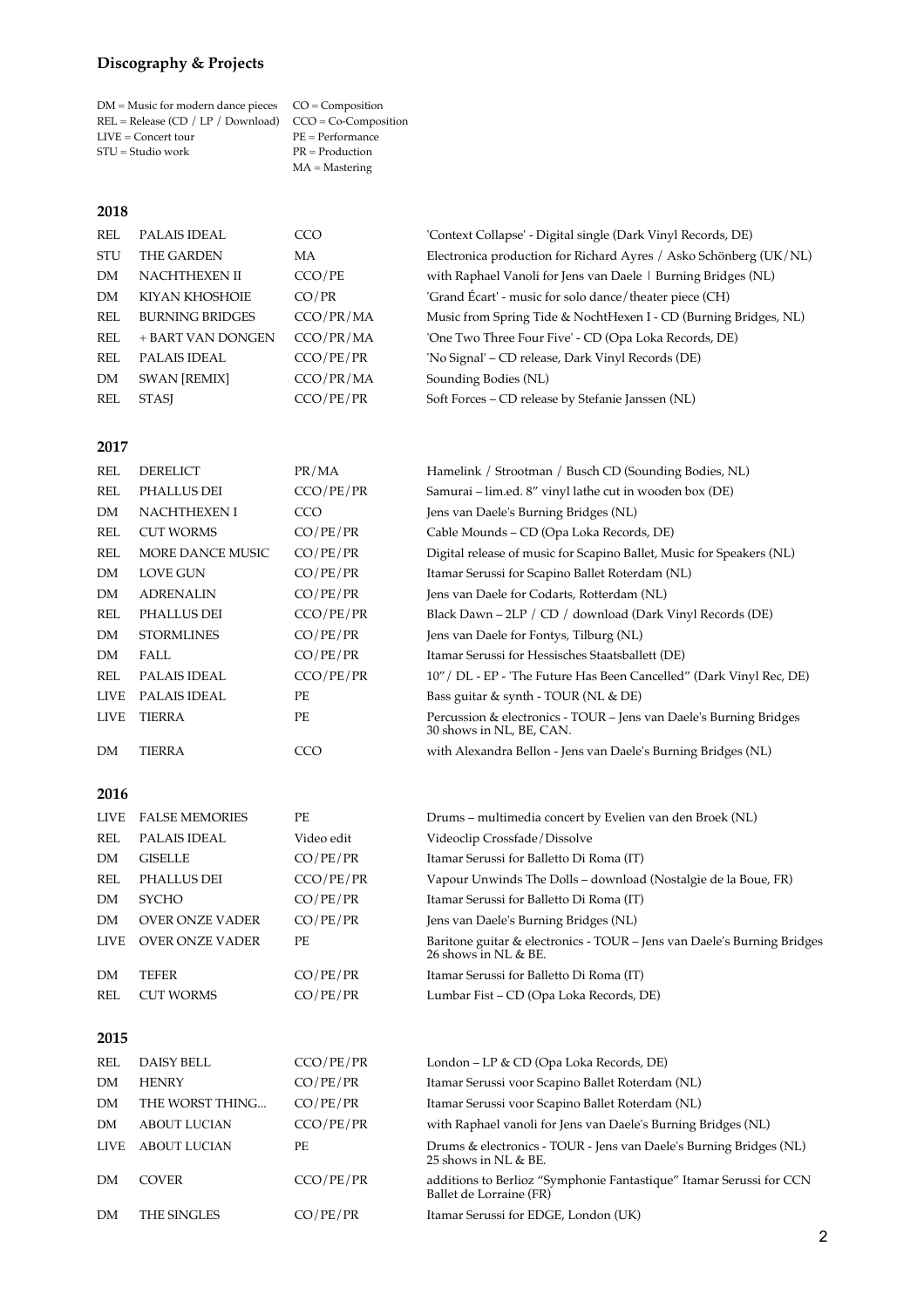| 2014        |                                |           |                                                                                                                                           |
|-------------|--------------------------------|-----------|-------------------------------------------------------------------------------------------------------------------------------------------|
| DM          | WORKING TITLE EGO              | CO/PE/PR  | Jens van Daele's Burning Bridges (NL)                                                                                                     |
| DM          | <b>WOLF</b>                    | CO/PE/PR  | Itamar Serussi for Scapino Ballet Roterdam (NL)                                                                                           |
| <b>LIVE</b> | DAISY BELL & GENDING CCO/PE/PR |           | Drums & electronics - "Year Without A Summer" – concert tour with<br>Gamelan ensemble Gending (NL)                                        |
| REL         | <b>SONAR LODGE</b>             | CO/PE/PR  | Stargazing - download (M4S, NL)                                                                                                           |
| DM          | <b>DISAPPEARING SHOW</b>       | CO/PE/PR  | Itamar Serussi for Arte Selle, Operaestate festival (IT)                                                                                  |
| DM          | <b>OPERATION</b>               | CO        | Itamar Serussi for Pennsyvania Ballet & Ensemble39, Philadelphia (USA)                                                                    |
| DM          | <b>FALSE ALARM</b>             | CO/PE/PR  | Itamar Serussi for Theaterschool Amsterdam (NL)                                                                                           |
| DM          | KLIK                           | CO/PE/PR  | Nana van Moergestel for Dansnest, Breda (NL)                                                                                              |
| DM          | <b>TEST</b>                    | CO/PE/PR  | Itamar Serussi for Scapino Ballet Roterdam (NL)                                                                                           |
| DM          | KLARA                          | CO/PE/PR  | Itamar Serussi for Fanclub, Copenhagen (DK)                                                                                               |
| 2013        |                                |           |                                                                                                                                           |
| DM          | A SPRING TIDE                  | CCO/PE/PR | with Ensemble Batida (CH) - Jens van Daele's Burning Bridges (NL)                                                                         |
| DM          | <b>SHIFT</b>                   | CO/PE/PR  | Itamar Serussi for The Place, London (UK)                                                                                                 |
| DM          | <b>VANDA</b>                   | CO/PE/PR  | Itamar Serussi for Venice Biennale (IT)                                                                                                   |
| 2012        |                                |           |                                                                                                                                           |
| REL         | DAISY BELL                     | CCO/PE/PR | Proverbs of Hell - LP (WORM, NL)                                                                                                          |
| REL         | R. VAN KRUYSDIJK               | CO/PE/PR  | & ITAMAR SERUSSI: Dance Music 2010-2012 – CD – BBR (PL)                                                                                   |
| REL         | <b>BEAM ORCHESTRA</b>          | CCO/PE    | with Markus Stockhausen - Sensitive Material (Muzieklab, NL)                                                                              |
| <b>LIVE</b> | DYANE DONCK                    | PE        | Electronics & live sampling - The Obscure Thoughts of Isabella Green -<br>multimedia performance                                          |
| DM          | PETRUSHKA                      | CO/PE/PR  | Itamar Serussi for Oper Ballett Graz (AT)                                                                                                 |
| DM          | <b>MONO</b>                    | CO/PE/PR  | Itamar Serussi for Station Zuid, Tilburg (NL)                                                                                             |
| <b>LIVE</b> | <b>BATTRE LE FER / NOIR</b>    | PЕ        | Drums, keys & electronics - Jens van Daele's Burning Bridges (NL)<br>26 shows in NL & BE                                                  |
| DM          | <b>BATTRE LE FER / NOIR</b>    | CCO/PE/PR | with Greg Smith - Jens van Daele's Burning Bridges (NL)                                                                                   |
| 2011        |                                |           |                                                                                                                                           |
| REL         | STRANGE ATTRACTOR              | CCO/PE/PR | Anatomy of a Tear - CD (M4S & BBR, NL/PL)                                                                                                 |
| <b>LIVE</b> | <b>BEAM ORCHESTRA</b>          | CCO/PE    | at November Music festival with Markus Stockhausen                                                                                        |
| DM          | LUST4                          | CO/PE/PR  | Itamar Serussi for Station Zuid, Tilburg (NL)                                                                                             |
| <b>LIVE</b> | <b>DYANE DONCK</b>             | PE        | Drums, keys and electronics - "Sex Sleep Eat Drink Dream"<br>multimedia concert                                                           |
| DM          | <b>BRIDES FOR PEACE</b>        | CCO/PE/PR | with Greg Smith - Jens van Daele's Burning Bridges (NL)                                                                                   |
| REL         | PHALLUS DEI                    | CCO/PE/PR | Love, with the tiniest red torch, branded to your heart - CD (BBR, PL)                                                                    |
| REL         | PHALLUS DEI                    | CCO/PE/PR | Will You Come Now - LP (WKN, AT)                                                                                                          |
| DM          | LUST                           | CO/PE/PR  | Jesus de Vega / Einat Tuchman / Itamar Serussi / Ahmed Taige for<br>Station Zuid, Tilburg (NL)                                            |
| DM          | PHENOMENA                      | CO/PE/PR  | Itamar Serussi for Station Zuid, Tilburg (NL)                                                                                             |
| 2010        |                                |           |                                                                                                                                           |
| REL         | STRANGE ATTRACTOR              | CCO/PE/PR | Youth MCD (M4S & BBR, NL/PL)                                                                                                              |
| REL         | BEAM & Daniel Johnston         | Co-arr.   | Beam Me Up! CD (Hazelwood, DE)                                                                                                            |
| <b>LIVE</b> | BEAM & Daniel Johnston         | PE        | Live electronics and synth - European Tour - 9 countries                                                                                  |
| DM          | <b>BOB</b>                     | CO/PE/PR  | Itamar Serussi for Theaterschool Amsterdam (NL)                                                                                           |
| REL         | SONAR LODGE                    | CCO/PE/PR | Sound Effects & Side Effects - CD & CD+ (M4S & BBR, NL/PL)                                                                                |
| DM          | <b>FERRUM</b>                  | CO/PE/PR  | Itamar Serussi for Station Zuid, Tilburg (NL)                                                                                             |
| <b>LIVE</b> | STRANGE ATTRACTOR              | PE        | Drums and electronics - 3 <sup>rd</sup> European Tour                                                                                     |
| DM          | <b>UNDO</b>                    | CO/PE/PR  | Itamar Serussi for Station Zuid, Tilburg (NL)                                                                                             |
| REL         | PHALLUS DEI                    | CCO/PE/PR | A Day In The Life Of Brian Wilson - CD (Big Blue Records, PL)                                                                             |
| DM          | HOME                           | CCO/PE    | Drums and live electronics with Jeroen Doomernik, Aron Raams,<br>Jurriaan Dekker - Itamar Serussi / Jens van Daele / Liz King for Station |

Zuid, Tilburg (NL)